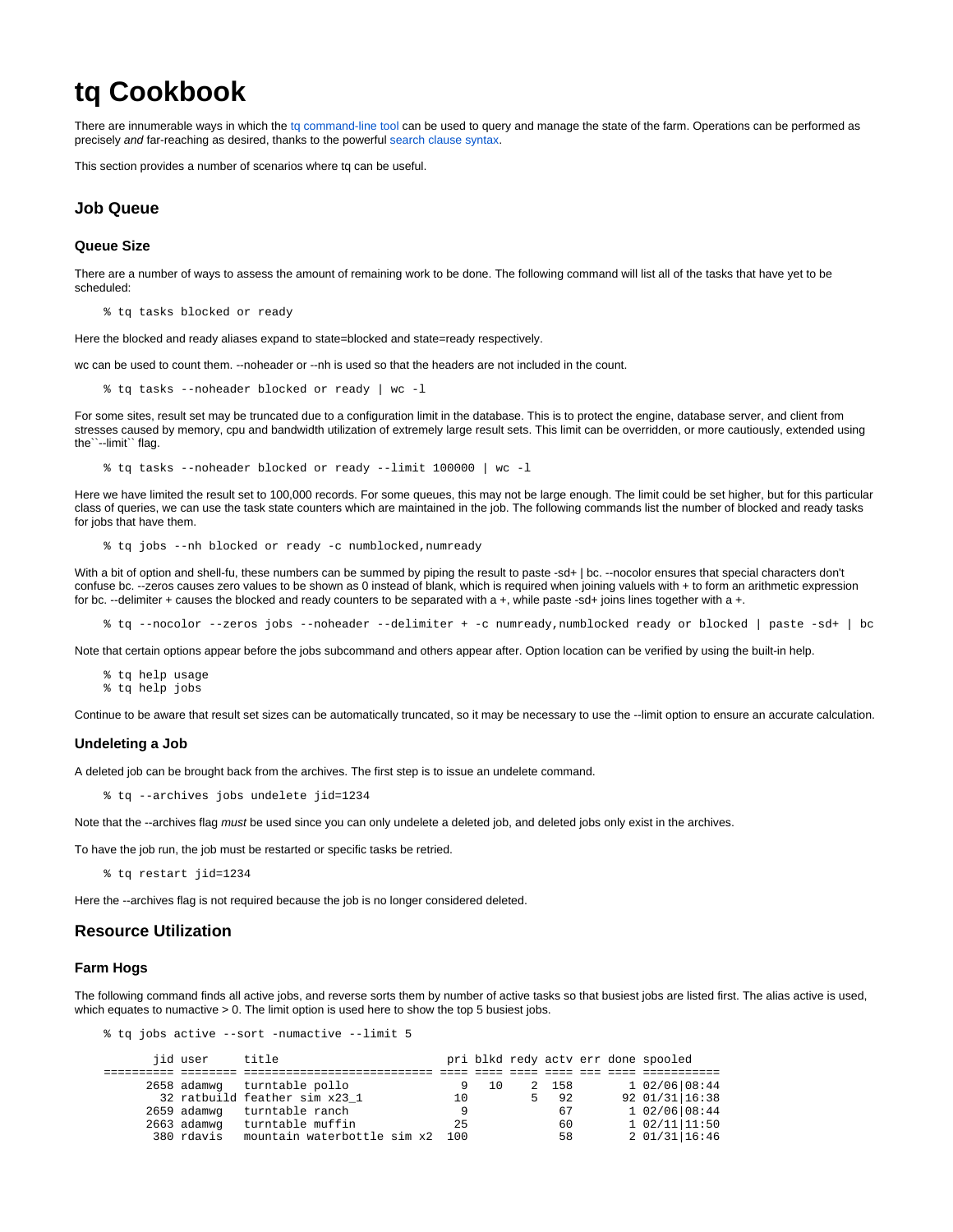## **Resource Hoarders**

Sometimes there are special computing resources that are in limited supply, and you may be interested in getting a breakdown of which users are using those resources.

Suppose there are high-performance blades that can do GPU rendering, and those blades have a special profile name "gpu". You can list all of the blades with that profile as follows:

% tq blades profile=gpu

The following query will list all of the active tasks:

```
% tq tasks state=active
```
To get only the tasks that are running on those GPU blades:

% tq tasks state=active and profile=gpu

(Note: if you forget the state=active part, you'll end up getting all tasks that ever ran on gpu blades.)

tq does not have built-in aggregation functions, but you can readily perform such aggregation on the command-line using uniq -c (on Linux and Mac OS X). The following command matches the same list of tasks as above, but only displays the task's owner. --noheaderavoids the heading lines from being counted, --columns owner causes only the owner attribute to be displayed on each line, and --sortby owner sorts the results by owner for uniq -c to function properly.

```
% tq tasks --noheader -state=active and profile=gpu -c owner -s owner | uniq -c
   398 ringo
    10 john
     2 george
      1 paul
```
Now that you can see who is using the gpu blades, you can take any appropriate action such as reprioritizing jobs, pausing jobs, retrying tasks, or investigating whether certain tasks are running longer than expected.

## **Command History**

Tractor tracks the execution of every command on the farm, including the blade name, start time, stop time, and memory and cpu utilization of the process. Each execution is represented as distinct invocation. The invocation is uniquely identified by three attributes: the jid, tid, and iid. The iid is the invocation id and starts at 1.

## **Find Retried Tasks**

The following command finds all invocations that are the result of a retry for a specific job. The retry could have been initiated by a user, a script through an API, or automatically by the engine. Double quotes are used around the search string to avoid having the > sign interpreted by the shell. The argv value is too long to display in the default column width, so ... has been used to shorten it.

|  |    |     | % tq invocations "jid=52 and iid > 1" |                                                    |            |                                         |
|--|----|-----|---------------------------------------|----------------------------------------------------|------------|-----------------------------------------|
|  |    |     | jid tid cid iid blade                 | starttime stoptime                                 | rcode arqv |                                         |
|  |    |     |                                       |                                                    |            |                                         |
|  |    |     |                                       | 1   1   2   c2221-8002  01/31  16:40  01/31  16:40 |            | 1 expandtest.py --exp-time=100 --random |
|  | 52 | 4 4 |                                       | 2 c1929-8000 01/31 16:40 01/31 16:40               |            | 1 expandtest.py --exp-time=100 --random |

#### **Resource Utilization of an Invocation**

The following command lists the id, job owner, blade, timestamps, and resource utilization for all commands that used more than 4G of memory. Note how the precision of the rss attribute can be specified using the =6.3 formatter in the columns option; 6 specifies the column width, while 3 specifies the precision. The job

owner has also been added, without having to prefix the attribute with the entity name (e.g. Job.owner).

```
% tq invocations 'rss>4G' -c +rss=6.3,+vsz=6.3,+cpu=6.3,+owner
       jid tid cid iid blade starttime stoptime rcode 
jid tid cid iid blade starttime stoptime<br>argv rss vsz
========== ==== ==== ==== ========== =========== =========== ===== ======================================== 
====== ====== ====== ======
      2638 1 1 1 c1269-8000 02/04|11:02 02/04|11:03 0 sleep 10 
8.891 0.000 0.000 adamwg
      2639 1 1 1 c1269-8000 02/04|11:06 02/04|11:07 0 sleep 30 
8.906 0.000 0.000 adamwg
      2674 1 1 1 c1260-8000 02/11|22:00 02/11|22:00 0 /usr/bin/bc 
8.812 0.000 0.000 adamwg
      2675 1 1 1 c1260-8000 02/17|08:01 02/17|08:01 0 sleep 1 
4.680 0.000 0.000 adamwg<br>2683 2 2 1
      2683 2 2 1 c1260-8000 02/28|22:45 02/28|22:45 0 sleep 2 
4.941 0.000 0.000 adamwg
```